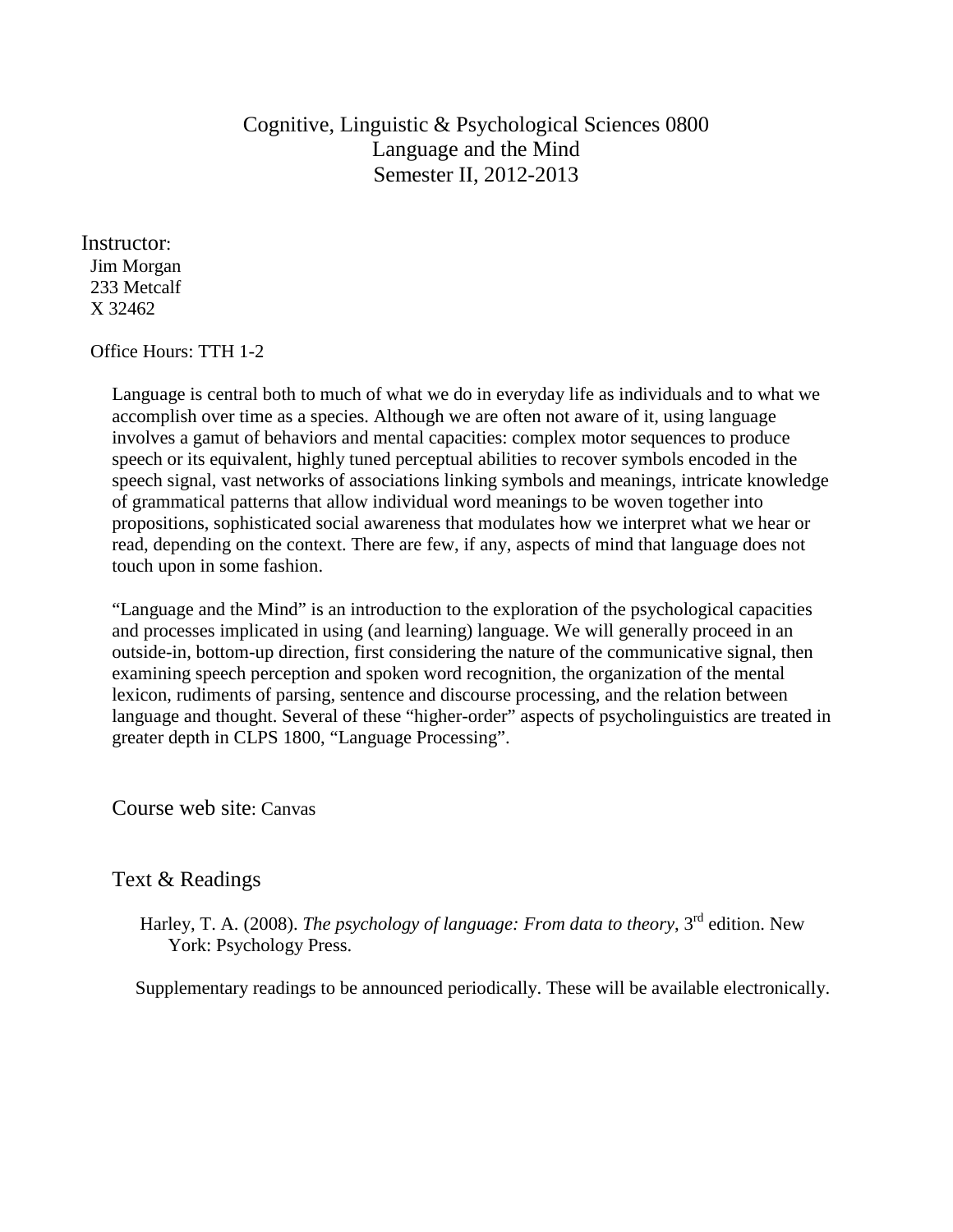## Course Requirements

- **Exams**. There will be two non-cumulative in-class short-essay exams, covering the material presented in readings, lectures, and class discussions. On each of the exams, there will be a mixture of required and optional essay questions. The midterm exam will be given on **March 7** (Thursday) and will count for about **25%** of your course grade. A quiz will be given on **April 25** (Thursday) and will count for about **15%** of your grade.
- **Labs** There will be two labs on topics of interest relevant to language and the mind. On or before the day of each lab, you will be responsible for participating in a brief experiment. Afterwards, the design of the experiment will be explained and group data will be presented and discussed. You will be responsible for bringing a 2-3 page lab write-up to class at the class meeting following the lab. Labs are tentatively scheduled to be held on **February 26** (Tuesday), and **March 14** (Thursday). Each lab will count for about **5%** of your grade.
- **Paper Summaries** You are responsible for writing two one-page summaries of supplementary articles assigned during the course. These should summarize articles selected from three different sections of the course (there are four in total). Your summaries are due in class on the final data of the relevant section. Each paper summary will count for about **5%** of your grade. Citations of supplementary articles can be found in Canvas. All articles are available on-line through the Brown library. (Note: you are not responsible for reading all of the articles listed, though a few from each list may be assigned for general class reading.)
- **Term Paper** The final requirement is an 8-10 page research paper, which will count for about **40%** of your grade. This project involves reading and critically reviewing literature on a topic relating to language and the mind. I will be happy to suggest possible topics, but my preference is that you chose a relevant topic of personal interest. In either case, you must meet with me to obtain approval for your topic *no later than* **April 9**. At this meeting, I will help you get started in finding relevant literature, if you wish. In addition, you must submit an outline of your paper *no later than* **April 25**. Your completed paper will be due by noon, Wednesday, **May 8**. For additional information, please see the FAQ at the course homepage.